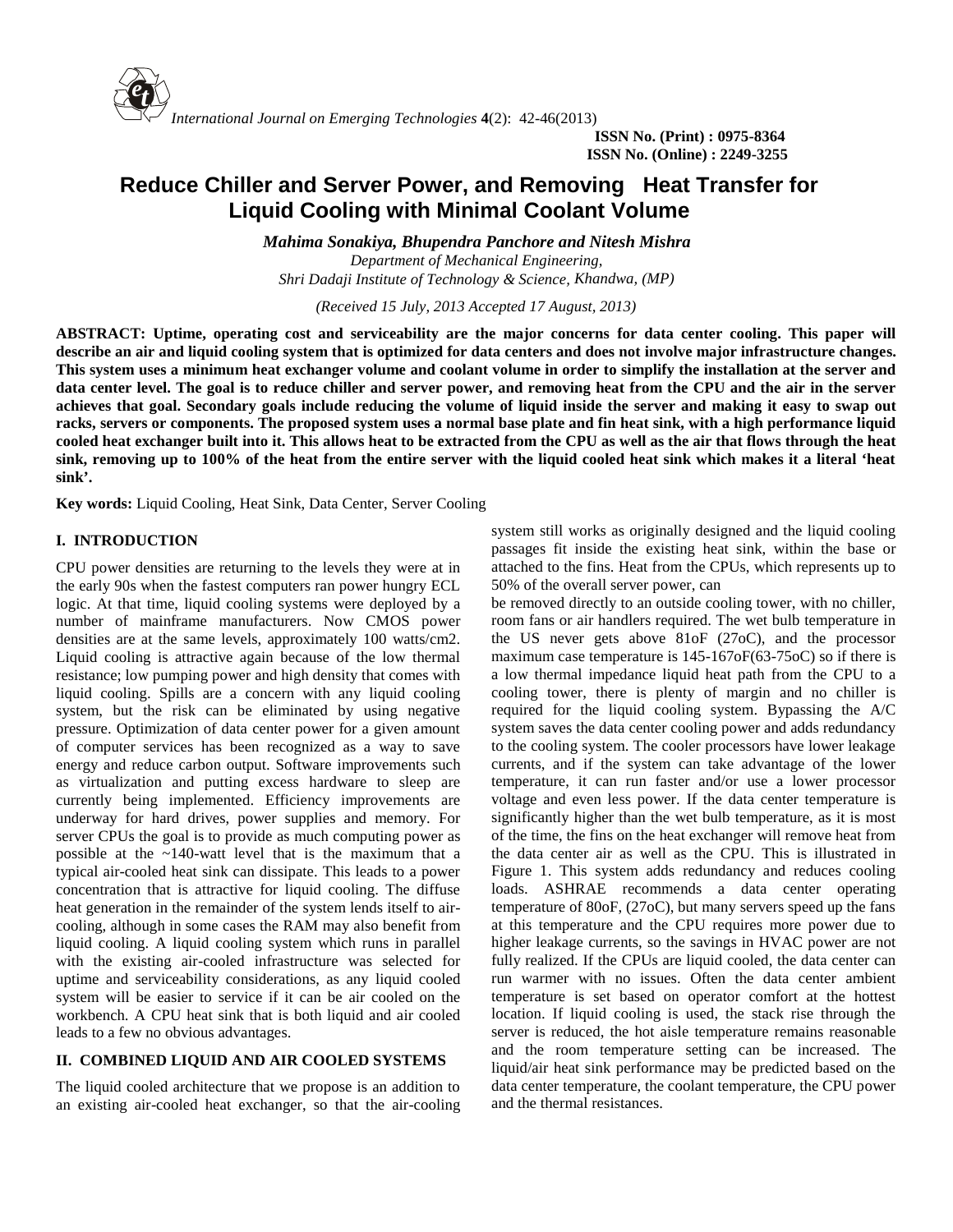

**Fig. 1.** Heat flow reversal with air vs. air and liquid cooled heat sink.

The heat flow may be estimated using the simplified thermal model in Figure 1 or a more detailed one using CFD and FEA. It can be modeled as a simple voltage divider using an electrical analog between the data center air, the heat sink and the liquid coolant with the processor modeled as a current source. The various thermal resistances can be adjusted via heat sink design to minimize overall data center power consumption. For example, if the heat sink has a thermal resistance of .04oC/w from the water to the Heat sink and .2oC/W to the air, and the CPU power is 100 watts, then if the water temperature is 59oF (15oC) and the air temperature is 77F (25oC), the heat sink will remove 33 watts from the air in addition to the 100 watts of CPU power. If the same heat sink is used with a CPU power of 50 watts and an 86oF(30oC) data center temperature, then. 105 watts of heat will be extracted from the data center air. This means that if the data center is allowed to warm up during periods of low occupancy, the computers are at low power and the wet bulb temperature is

low then the HVAC system will stay off and the PUE drops to near 1 without having to build a custom building. The precise power savings for a given data center over a year can be calculated using the method above, combined with available data on hourly wet bulb temperature vs. time from the NWS and data center power consumption vs. time.

#### **III. SERVICEABILITY AND RELIABILITY**

For serviceability, the volume of coolant in the system should be minimized. In the event that water is used for cooling, a minimal amount of water could spill and potentially damage the electronics. For other fluids, this leads to a minimum amount of fluid loss. In addition to minimizing the coolant volume, a method to remove the coolant from the server or blades is desirable, so that any fluid remaining will not attract dirt or spill. If the liquid heat exchanger flow path has a minimum cross sectional area, then it is possible to remove all the coolant by purging with air when a component is removed. For maximum system reliability, the coolant is run at negative pressure throughout the server chassis and the rack so that any leaks are of air into the cooling system instead of coolant out of the system. This limits the delta pressure through the heat exchanger based on the difference between the local atmospheric pressure and the vapor pressure of the coolant at its warmest point. This provides an available delta pressure of about 5 psi in a worst-case scenario of high temperature, altitude and humidity (Denver during a thunderstorm). This is sufficient delta pressure to extract a few hundred watts from any processor. Any dissolved air in the coolant will come out of solution at the hottest point as the solubility of air in water decreases with temperature. In addition air will enter the system during removal or installation of components so the pump and plumbing must be designed to reject air in the return line. One more requirement for servers is that server replacement should not require the entire cooling system be shut down. This has been done with double shutoff connectors which seal when disconnected, but the subsystem is still full of coolant which must be removed before component replacement or device storage. A better way to solve the problem is to use a connector which purges the server of coolant when it is disconnected, as shown schematically in Figure 2... Such a connector will allow air to enter the server as it is disconnected. If the server has a minimum volume of coolant, this process occurs in less than one second. Then, if component repair is required inside the server, plumbing can be disconnected without loss of coolant.

The connector works by venting the supply line, and shutting off the liquid supply which allows air to be pulled into the heat sink, displacing the coolant. After the liquid is purged, the return line is shut and only then can the connector be removed. A small amount of air may be pulled into the system, but it will be automatically be pumped out.



**Fig. 2.** No Drip Hot Swap Connector Operation Schematic. The CPU is the most heat sensitive and has the highest power density so typical server cooling systems are generally designed for it, and the other components run colder than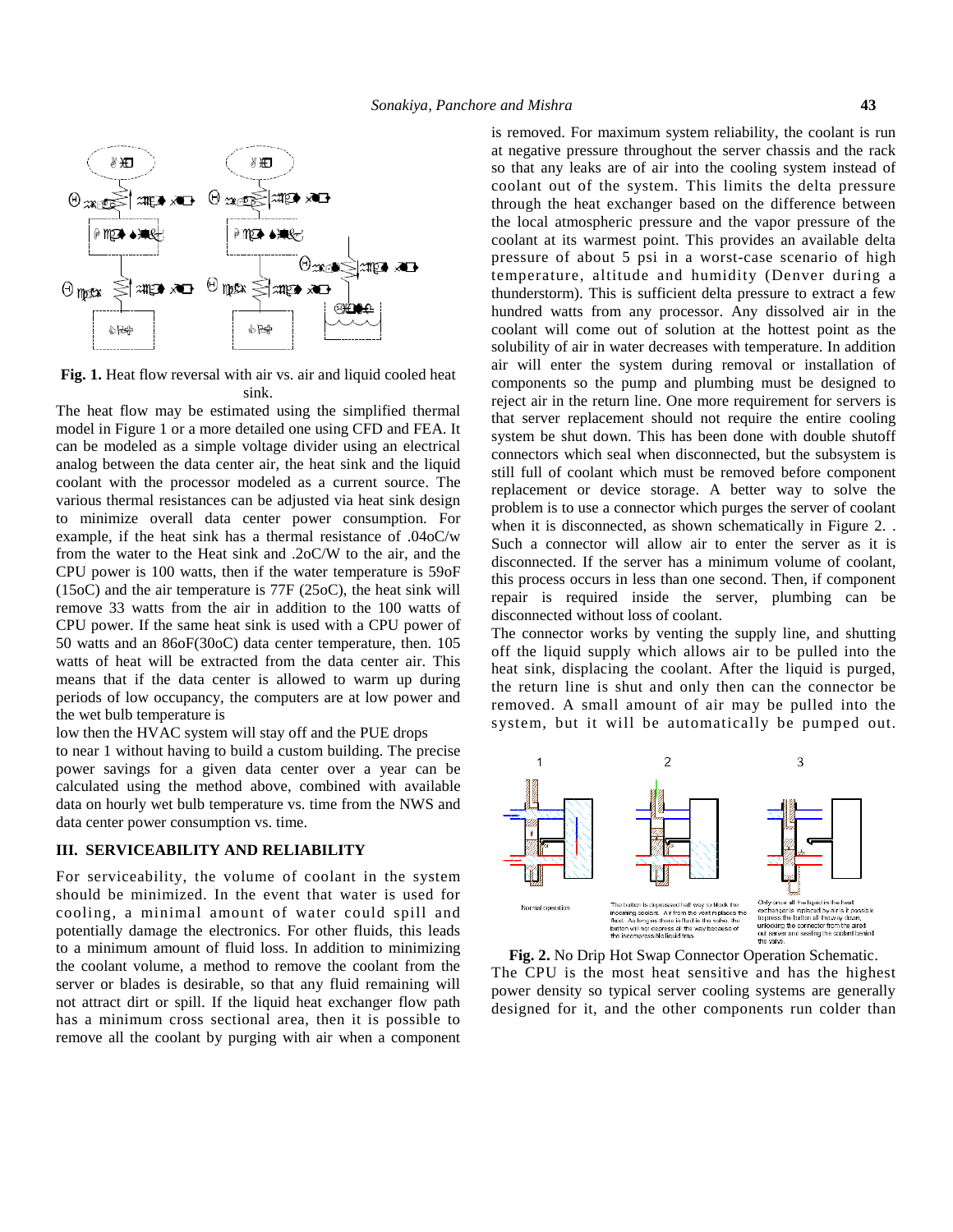necessary. Furthermore, the server is generally designed to work with a fan failure; so redundant fans are added to make up for the flow resistance or leakage through a failed fan. This leads to a system where the hard drives in particular end up running too cool, as Pinheiro et al found a study4 where they found that reliability was slightly improved at the higher end of the hard drive temperature range. Often the hard drives are located at the front of the server, exposed to the coldest air. Therefore, as liquid cooling is added to a server, the fans can be slowed, allowing the hard drives to warm up, saving power and increasing reliability for fans, CPU and hard drives.



Narendra3).

that cooler CMOS uses less power due to leakage current reductions, and as the number of transistors goes up, the size of the features gets smaller, the leakage current adds up to more of the total current making the power sensitivity to temperature greater. The sensitivity of leakage to temperature is shown in Fig. 3.

#### *A. Heat exchanger design*

The design starts with the existing air-cooled system. In order to provide the best cooling with minimum volume and input power, a spiral cooling channel with a Reynolds number just above the laminar limit is used. This provides the best cooling with a reasonably sized channel that can pass contamination.



**Fig. 4.** Turbulators added to air-cooled heat sink. For example, if a 140 watt CPU is to be cooled with water, and we can accept an 18oF  $(10^{\circ}C)$  temperature rise, then we need a

flow rate of 220 cc/minute based on the heat capacity and mass flow rate of water. Now we take a page from rocket nozzle cooling system design2, which is often done with an array of tubes that cool the nozzle and preheat the fuel on the way to the combustion chamber. The goal is to adjust the length and diameter of the parallel tube array to get the optimum cooling for a given flow rate. In our case, we want the water outlet temperature and the heat sink temperature to be within 1oC. So we select a fluid path with a Reynolds number slightly higher than 2100, so that the flow is turbulent, but the pressure drop is reasonable. In this case we use two helical flow passages, .055 inch (1.4 mm) in diameter. This system has been analyzed using empirical heat transfer equations for flow in a tube, modeled in CFD, and tested with a Xeon processor running stress software. The thermal resistance heat sink to water, based on the temperature of the water into the heat sink, was .04 watt/oC with 230 cc/minute flow rate per CPU. A modified heat sink design with coolant passages in the base is shown in Figure 4. The analysis of the heat flow is shown in Figure 5, and a prototype is shown installed in a HP Server in Figure 6.



**Fig. 5.** CFD analysis of Turbulators.



**Fig. 6**. Air Liquid Cooled Prototypes Installed.

This heat sink worked exactly as predicted, but when the flow was increased, it was discovered that it could remove heat from the entire system. A stack of three DL380 servers was run at idle power levels in an insulated box and the heat sinks were able to remove *all* the heat (700 watts) from the computers. In this case the ambient air was  $107 \cdot \text{of } (42^{\circ} \text{C})$  and the coolant inlet was at  $76$ oF (22 $^{\circ}$ C).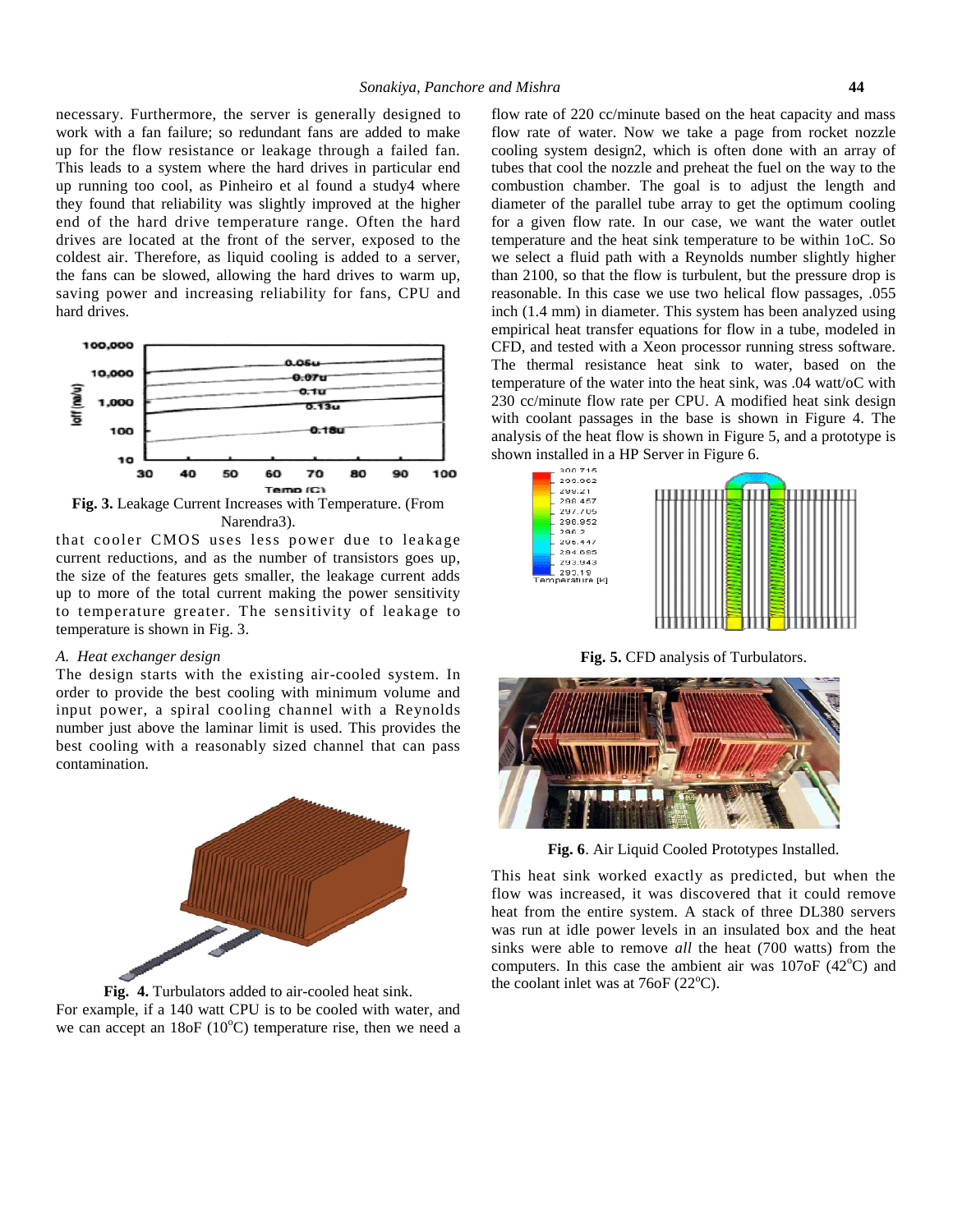#### **IV. SERVER TEST RESULTS**

A test was conducted with a 2 Kw rack of servers in an office environment at 75**o**F (24**o**C ) ambient. The servers were either air-cooled or water-cooled using an outdoor miniature cooling tower with water at 65**o**F (18**o**C). The temperature data is shown in Figure 7. Note that when the liquid cooling was turned off the HVAC system was not able to keep up, so the door was opened slightly to keep the temperature relatively constant. A set of 7 Servers (3x HP Proliant DL380 G4 2x3.4 GHz and 4 Verari 2U 2x Opteron 245) consumed 2 Kw using air-cooling while running a processor stress test program (2 instances of BurnK7). With liquid cooling, and slowed down fans, the power was reduced to 1.8 Kw with 1 Kw of heat extracted using the liquid Proliant DL380 G4 2x3.4 GHz and 4 Verari 2U 2x Opteron<br>245) consumed 2 Kw using air-cooling while running a<br>processor stress test program (2 instances of BurnK7). With<br>liquid cooling, and slowed down fans, the power was r temperature decreased 25 F (14 C). The hard drives warmed slightly with liquid cooling due to the reduced airflow, but as mentioned before, they last longer at warmer temperatures. The RAM temperatures were lower with liquid cooling because the RAM chips were located downstream of the heat temperature decreased 25 F (14 C). The hard drives warmed<br>slightly with liquid cooling due to the reduced airflow, but as<br>mentioned before, they last longer at warmer temperatures.<br>The RAM temperatures were lower with liqu distribution is the total power required for the original air cooled<br>of the the total power results of  $\frac{12}{100}$ <br>of  $\frac{12}{100}$ <br>of  $\frac{12}{100}$ <br>of  $\frac{12}{100}$ <br>of  $\frac{12}{100}$ <br>of  $\frac{12}{100}$ <br>of  $\frac{12}{100}$ <br>of  $\frac{12$ other, the total power required for the original air cooled system would be 3.6 kw (Server Power/.56). Using liquid cooling allows 1 Kw to bypass the HVAC system and go directly outdoors, saving HVAC power. It also saves 10% of the server input power due to lower fan power and because the processors require less power at lower temperatures The liquid pump and cooling tower fan use only 50 watts.



**Fig. 7.** Test data for 7 servers under stress test.

This reduces the overall power consumption based on typical data center power distribution to 2.9 Kw, a power reduction of  $\approx$  20%. The power reduction is diagrammed in Fig. 8. This experiment was done using a miniature cooling tower that was only 52% efficient which lowered the water temperature down to (65**<sup>o</sup>**F) 18**<sup>o</sup>**C in a (50**<sup>o</sup>**F) 11**<sup>o</sup>**C wet bulb environment. A commercial grade cooling tower with 75% efficiency would be able to reduce the temperature of the cooling water to (59**<sup>o</sup>**F) 15**<sup>o</sup>**C. Assuming that the heat removed is proportional to the difference between the ambient and the cooling water inlet, the more efficient cooling tower would boost the heat removal by 50%, leading to a predicted power savings of 25% overall.



**Fig. 8.** Power Distribution Based on Test Data.

# **V. CONCLUSIONS**

The combination of an air cooled heat sink modified for redundant liquid cooling, a negative pressure system to prevent leaks, and a connector that automatically purges the coolant adds up to a system that offers a path from the current air-cooled technology to the liquid cooled data center of the future, without having to modify the building. The key to obtaining a respectable ROI for this system is the water and air cooled heat sink that reverses the system thermodynamics so that the heat sink removes heat from the CPUs and the server interior and the data center in general in order to reduce the HVAC loads and fan power by a large margin.

# **REFERENCES**

[1]. Pelley, S.; Meisner, D.; Wenisch, T. F., and VanGilder, J. W. 2009. "Understanding and abstracting total data center power*." In Proceedings of the Workshop on Energy Efficient Design (WEED'09).*